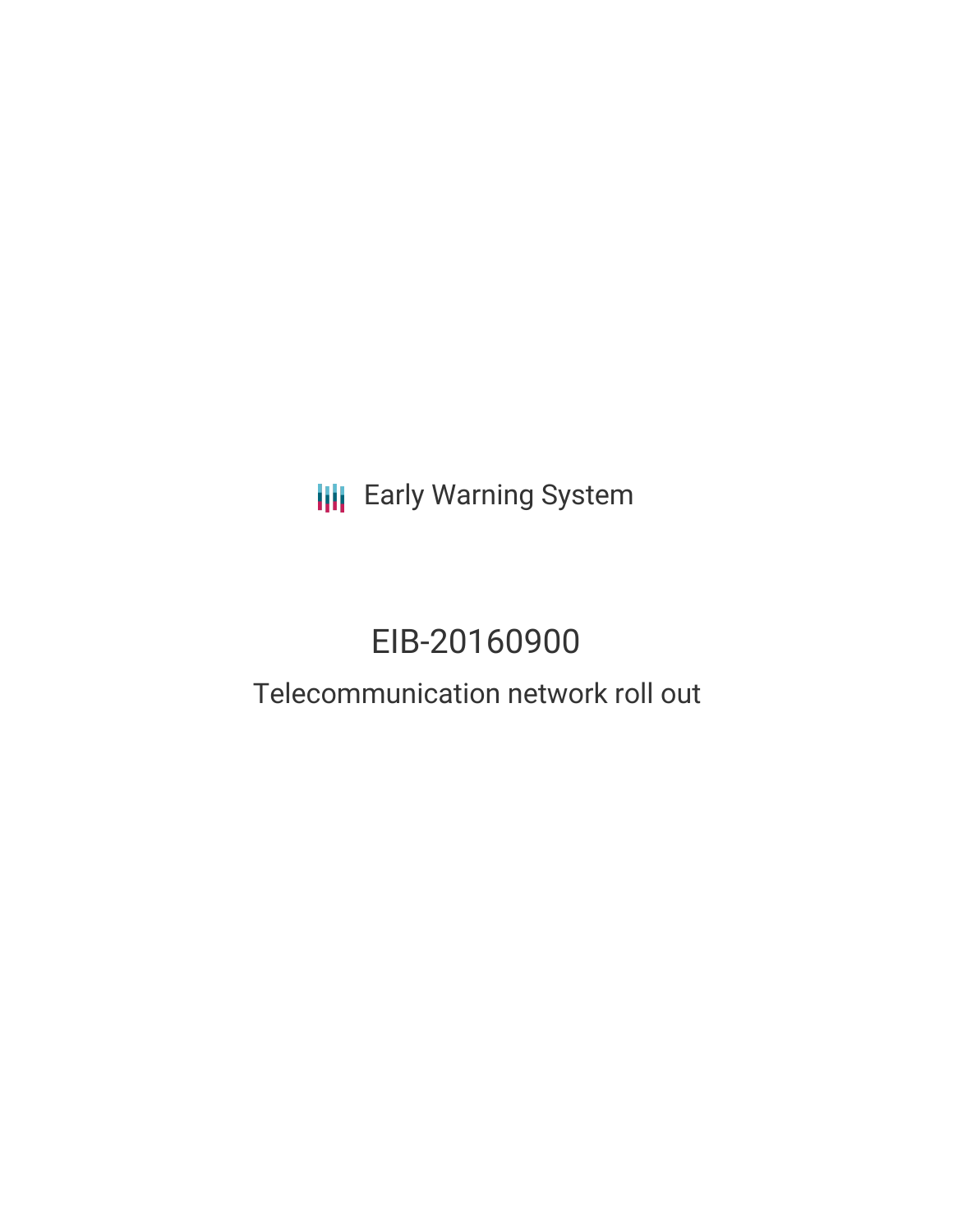

#### **Quick Facts**

| <b>Countries</b>               | Sweden                         |
|--------------------------------|--------------------------------|
| <b>Financial Institutions</b>  | European Investment Bank (EIB) |
| <b>Status</b>                  | Approved                       |
| <b>Bank Risk Rating</b>        | U                              |
| <b>Voting Date</b>             | 2017-07-26                     |
| <b>Borrower</b>                | Telecommunication operator     |
| <b>Sectors</b>                 | Communications                 |
| <b>Investment Type(s)</b>      | Loan                           |
| <b>Investment Amount (USD)</b> | $$147.14$ million              |
| <b>Loan Amount (USD)</b>       | $$147.14$ million              |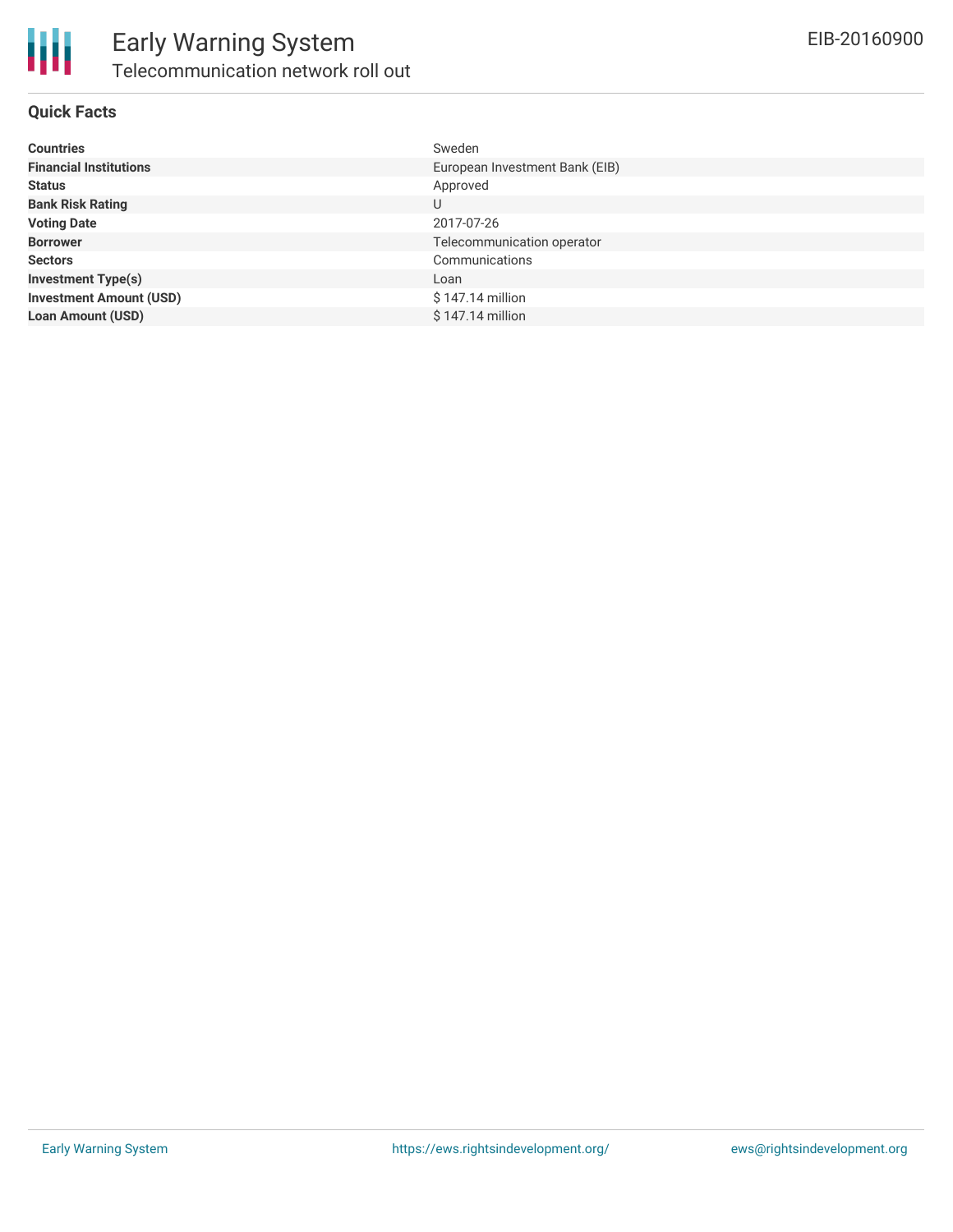

# **Project Description**

According to EIB website, this project is related to the expansion of a telecommunication network. The project includes the related investments in the access/backbone network as well as the active equipment. Mainly, the project is fully in line with the Europe 2020 strategy to foster smart growth and develop an economy based on knowledge and innovation. Also, the project contributes to the Digital Agenda for Europe flagship initiative of the Europe 2020 strategy through further development and expansion of the Next Generation Network (NGN) infrastructure, a key platform for the provision of advanced broadband services, and to reaching the targets of very high speed broadband access for all European citizens by 2020.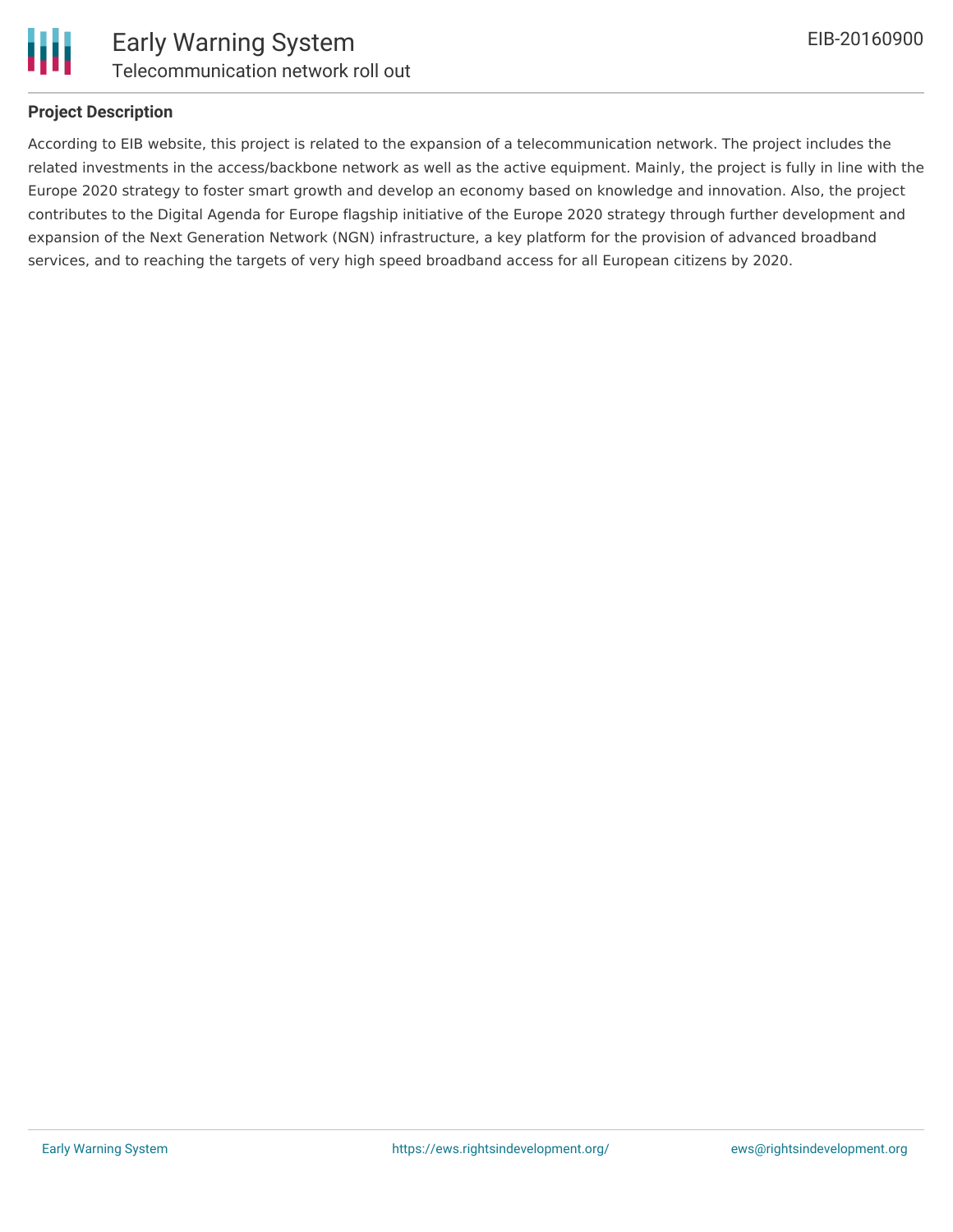

# **Investment Description**

European Investment Bank (EIB)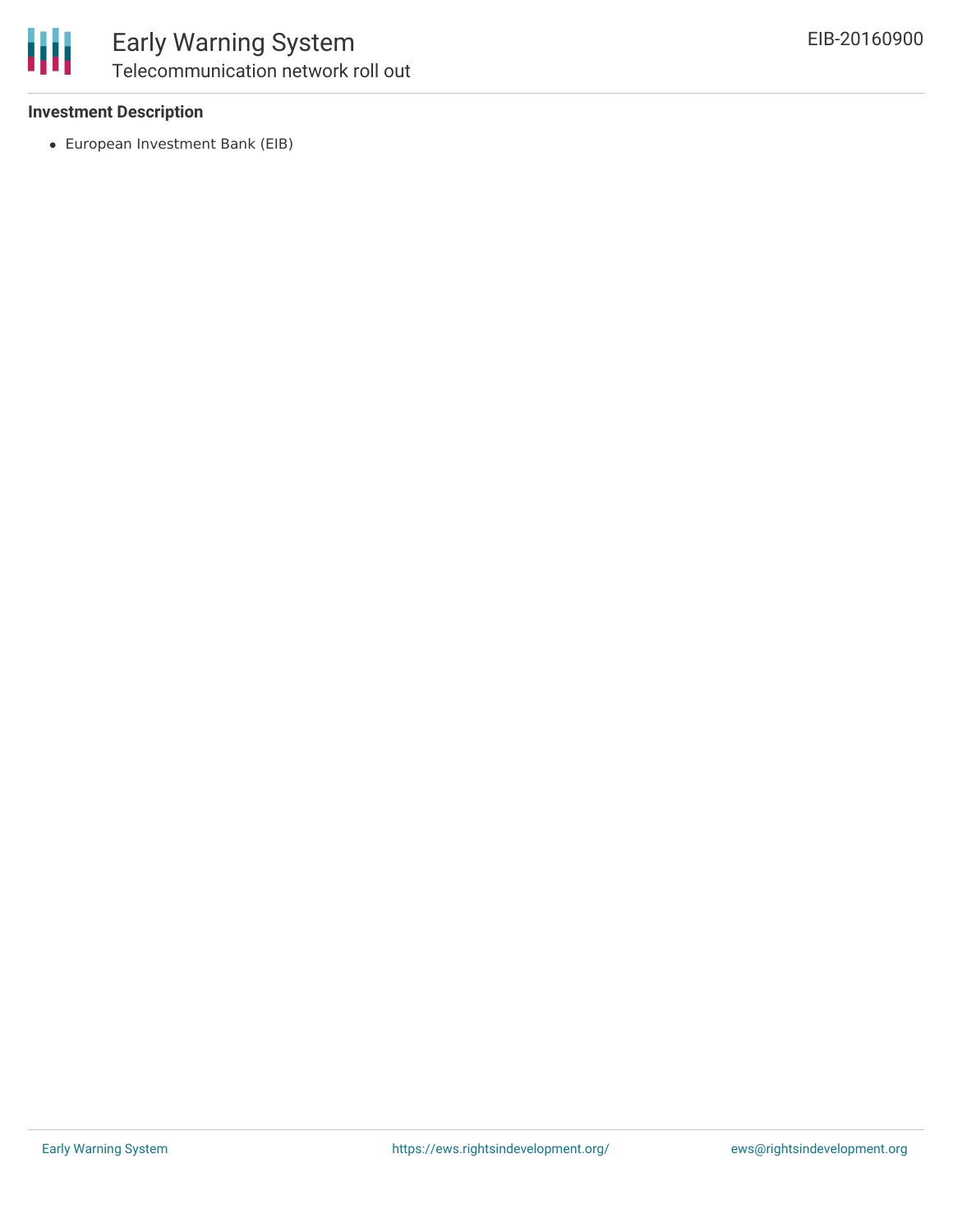

# **Contact Information**

\*No contact information provided at the time of disclosure.\*

#### ACCOUNTABILITY MECHANISM OF EIB

The EIB Complaints Mechanism is designed to facilitate and handle complaints against the EIB by individuals, organizations or corporations affected by EIB activities. When exercising the right to lodge a complaint against the EIB, any member of the public has access to a two-tier procedure, one internal - the Complaints Mechanism Office - and one external - the European Ombudsman. A complaint can be lodged via a written communication addressed to the Secretary General of the EIB, via email to the dedicated email address complaints@eib.org, by completing the online complaint form available at the following address: http://www.eib.org/complaints/form, via fax or delivered directly to the EIB Complaints Mechanism Division, any EIB local representation office or any EIB staff. For further details, check:

http://www.eib.org/attachments/strategies/complaints\_mechanism\_policy\_en.pdf

When dissatisfied with a complaint to the EIB Complaints Mechanism, citizens can then turn towards the European Ombudsman. A memorandum of Understanding has been signed between the EIB and the European Ombudsman establishes that citizens (even outside of the EU if the Ombudsman finds their complaint justified) can turn towards the Ombudsman on issues related to 'maladministration' by the EIB. Note that before going to the Ombudsman, an attempt must be made to resolve the case by contacting the EIB. In addition, the complaint must be made within two years of the date when the facts on which your complaint is based became known to you. You can write to the Ombudsman in any of the languages of the European Union. Additional details, including filing requirements and complaint forms, are available at: http://www.ombudsman.europa.eu/atyourservice/interactiveguide.faces